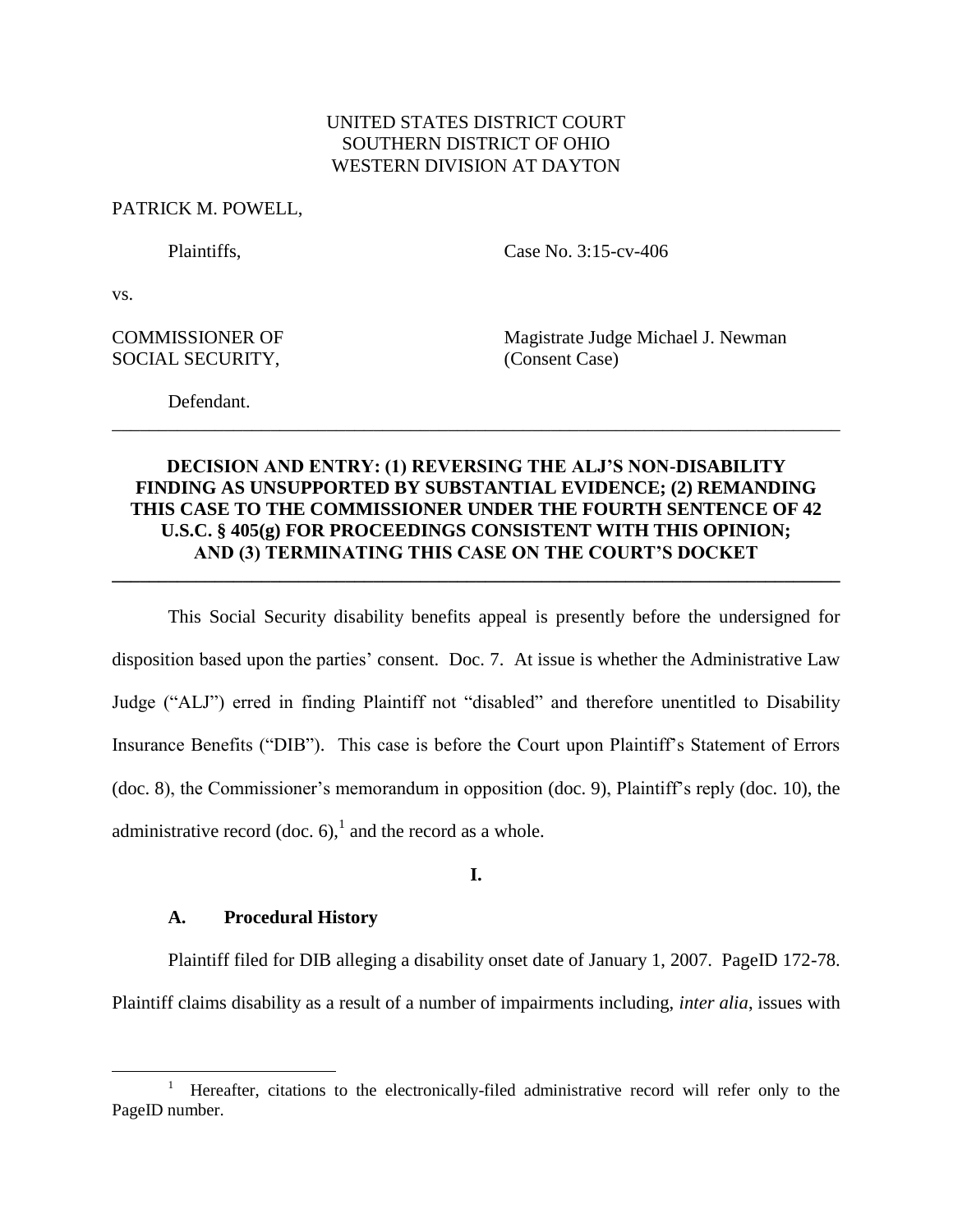his knees, cervical spine, right shoulder, as well as anxiety and a substance abuse disorder. PageID 93.

After initial denials of his application, Plaintiff received a hearing before ALJ Christopher L. Dillon on March 6, 2014. PageID 55-61. On May 29, 2015, the ALJ issued a written decision finding Plaintiff not disabled. PageID 90-108. Specifically, the ALJ's findings were as follows:

- 1. The claimant meets the insured status requirements of the Social Security Act through December 31, 2011.
- 2. The claimant did not engage in substantial gainful activity from January 1, 2007, the alleged onset date, through December 31, 2011, the date last insured ["DLI"] (20 CFR 404.1520(b) and 404.1571 et seq.).
- 3. Through the date last insured, the claimant had the following severe impairments: bilateral knee disorder, cervical spine disorder, light shoulder disorder, and the combination of substance use disorder, affective disorder, and anxiety-related disorder (20 CFR 404.1520(c)).
- 4. Through the date last insured, the claimant did not have an impairment or combination of impairments that met or medically equaled one of the listed impairments in 20 CFR Part 404, Subpart P, Appendix 1(20 CFR 404.1520(d)).
- 5. After careful consideration of the entire record, I find that, based on all of the impairments through the date last insured, including the substance use disorders, the claimant retained the [residual] functional capacity ["RFC"] for work that involves lifting no more than 10 pounds at a time and occasionally lifting or carrying articles like docket flies, ledgers, and small tools; standing and/or walking for a total of no more than 2 hours per work day; sitting for a total of 6 hours; no climbing of ropes/ladders/scaffolding, kneeling, crouching or crawling; no more than frequent postural activity otherwise; no foot pedal operation; no more than occasional reaching with the dominant 1ight upper extremity; no exposure to hazards, such as moving machinery and unprotected heights; no operation of a commercial vehicle; no more than occasional interaction with supervisors; complete isolation from coworkers and the public; no more than simple, routine, repetitive tasks.
- 6. Based on all the impairments, including the claimant's substance use disorders, the claimant was unable to perform past relevant work (20 CFR 404.1565).
- 7. The claimant was born on January 19, 1955 and was 51years old, which is defined as an individual closely approaching advanced age, on the alleged disability onset date (20 CFR 404.1563).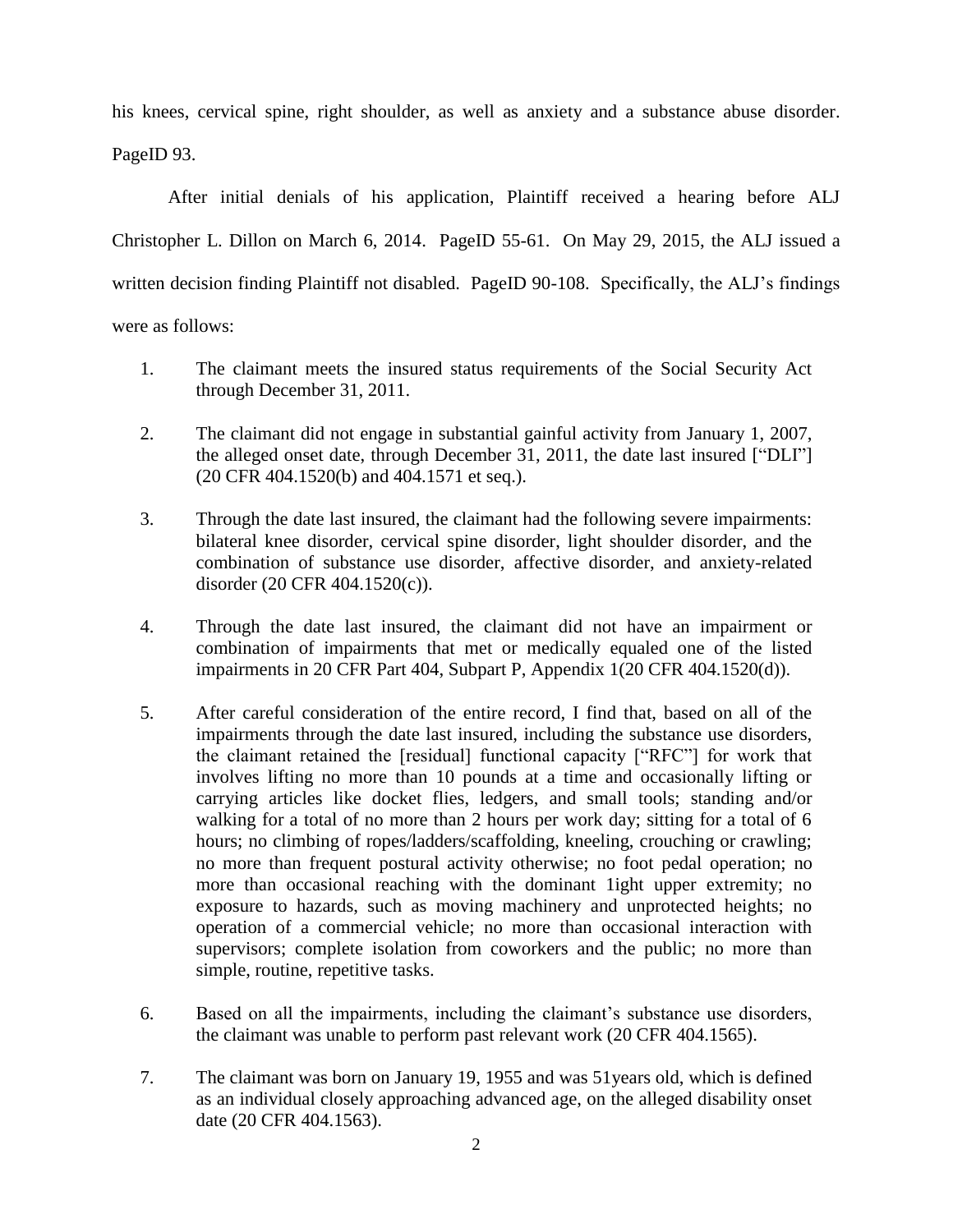- 8. The claimant has at least a high school education and is able to communicate in English (20 CFR 404.1564).
- 9. The claimant's acquired job skills do not transfer to other occupations within the residual functional capacity defined above (20 CFR 404.1568).
- 10. Considering the claimant's age, education, work experience, and [RFC] based on all of the impairments, including the substance use disorders, there are no jobs that exist in significant numbers in the national economy that the claimant can perform (20 CFR 404.1560(c) and 404.1566).
- 11. If the claimant stopped the substance use, the remaining limitations would have caused more than a minimal impact on the claimant's ability to perform basic work activities through the date last insured; therefore, the claimant would continue to have a severe impairment or combination of impairments.
- 12. If the claimant stopped the substance use, the claimant would not have an impairment or combination of impairments that met or medically equaled any of the impairments listed in 20 CFR Part 404, Subpart P, Appendix 1 through the date last insured (20 CFR 404.1520(d)).
- 13. Through the date last insured, if the claimant stopped the substance use, the claimant would have retained the [RFC] for work that involves lifting no more than 10 pounds at a time and occasionally lifting or carrying articles like docket files, ledgers, and small tools; standing and/or walking for a total of no more than 2 hours per work day; sitting for a total of 6 hours; no climbing of ropes/ladders/scaffolding, kneeling, crouching or crawling; no more than frequent postural activity otherwise; no foot pedal operation; no more than occasional reaching with the dominant right upper extremity; no exposure to hazards, such as moving machinery and unprotected heights; and no operation of a commercial vehicle.
- 14. If the claimant stopped the substance use, the claimant would be able to perform past relevant work as a Software Engineer. This work does not require the performance of work-related activities precluded by the [RFC] the claimant would have if he stopped the substance use (20 CFR 404.1565).
- 15. The substance use disorder is a contributing factor material to the determination of disability because the claimant would not be disabled if he stopped the substance use (20 CFR 404.1520(1) and 404.1535). Because the substance use disorder is a contributing factor material to the determination of disability, the claimant has not been disabled within the meaning of the Social Security Act at any time from the alleged onset date through the date last insured.

PageID 93-108.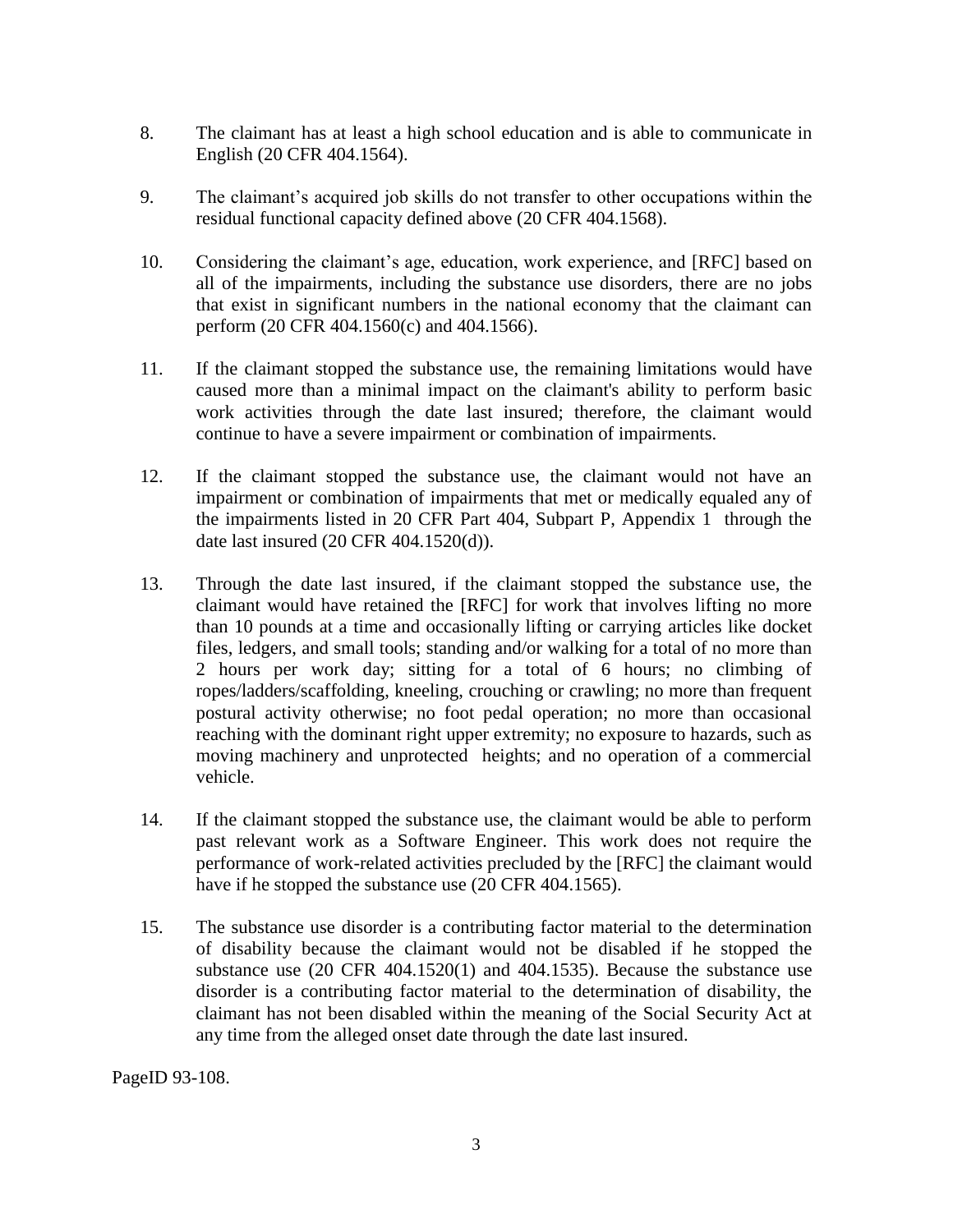Thereafter, the Appeals Council denied Plaintiff's request for review, making the ALJ's non-disability finding the final administrative decision of the Commissioner. PageID 45-52. Plaintiff then filed this timely appeal. *Cook v. Comm'r of Soc. Sec.*, 480 F.3d 432, 435 (6th Cir. 2007) (noting that, "[u]nder the Federal Rules of Appellate Procedure, [claimant] had 60 days from the Appeals Council's notice of denial in which to file his appeal").

## **B. Evidence of Record**

In his decision, the ALJ summarized the relevant underlying medical evidence in this case. PageID 94-107. Plaintiff, in his Statement of Errors, sets forth a detailed recitation of the procedural history and record evidence. Doc. 7 at PageID 647-54. The Commissioner presents no specific objection to Plaintiff's summary and defers to the ALJ's summary of the evidence. Doc. 8 at PageID 668-69. Accordingly, except as otherwise noted herein, the undersigned incorporates Plaintiff's recitation and the ALJ's summary of the evidence.

## **II.**

#### **A. Standard of Review**

The Court's inquiry on a Social Security appeal is to determine (1) whether the ALJ's non-disability finding is supported by substantial evidence, and (2) whether the ALJ employed the correct legal criteria. 42 U.S.C. § 405(g); *Bowen v. Comm'r of Soc. Sec.*, 478 F.3d 742, 745- 46 (6th Cir. 2007). In performing this review, the Court must consider the record as a whole. *Hephner v. Mathews*, 574 F.2d 359, 362 (6th Cir. 1978).

Substantial evidence is "such relevant evidence as a reasonable mind might accept as adequate to support a conclusion." *Richardson v. Perales*, 402 U.S. 389, 401 (1971). When substantial evidence supports the ALJ's denial of benefits, that finding must be affirmed, even if substantial evidence also exists in the record upon which the ALJ could have found Plaintiff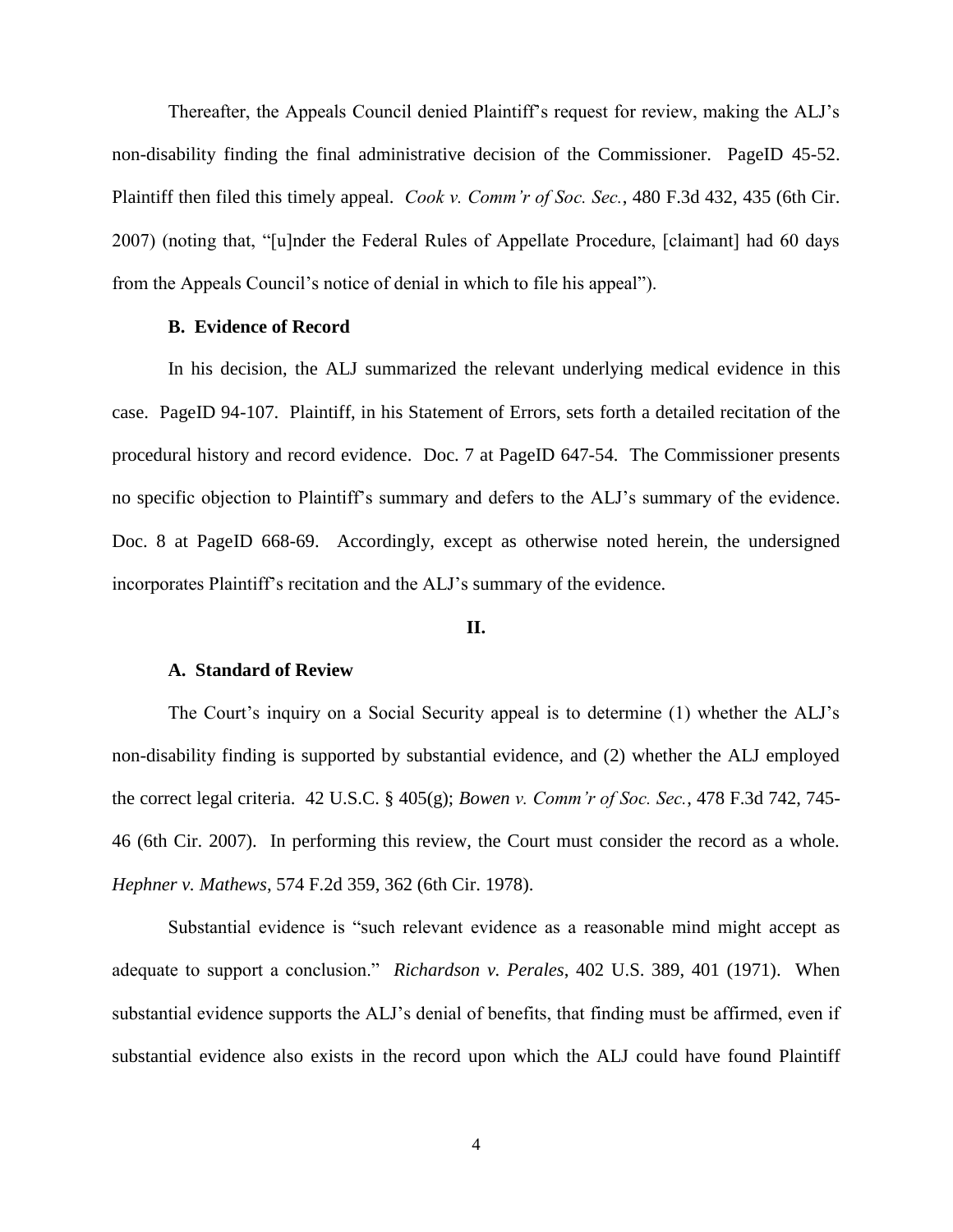disabled. *Buxton v. Halter*, 246 F.3d 762, 772 (6th Cir. 2001). Thus, the ALJ has a "'zone of choice' within which he [or she] can act without the fear of court interference." *Id*. at 773.

The second judicial inquiry -- reviewing the correctness of the ALJ's legal analysis - may result in reversal even if the ALJ's decision is supported by substantial evidence in the record. *Rabbers v. Comm'r of Soc. Sec.*, 582 F.3d 647, 651 (6th Cir. 2009). "[A] decision of the Commissioner will not be upheld where the [Social Security Administration] fails to follow its own regulations and where that error prejudices a claimant on the merits or deprives the claimant of a substantial right." *Bowen*, 478 F.3d at 746.

## **B. "Disability" Defined**

To be eligible for disability benefits, a claimant must be under a "disability" as defined by the Social Security Act. 42 U.S.C. § 423(d)(1)(A). Narrowed to its statutory meaning, a "disability" includes physical and/or mental impairments that are both "medically determinable" and severe enough to prevent a claimant from (1) performing his or her past job and (2) engaging in "substantial gainful activity" that is available in the regional or national economies. *Id*.

Administrative regulations require a five-step sequential evaluation for disability determinations. 20 C.F.R. § 404.1520(a)(4). Although a dispositive finding at any step ends the ALJ's review, *see Colvin*, 475 F.3d at 730, the complete sequential review poses five questions:

- 1. Has the claimant engaged in substantial gainful activity?
- 2. Does the claimant suffer from one or more severe impairments?
- 3. Do the claimant's severe impairments, alone or in combination, meet or equal the criteria of an impairment set forth in the Commissioner's Listing of Impairments (the "Listings"), 20 C.F.R. Subpart P, Appendix 1?
- 4. Considering the claimant's RFC, can he or she perform his or her past relevant work?
- 5. Assuming the claimant can no longer perform his or her past relevant work -- and also considering the claimant's age, education, past work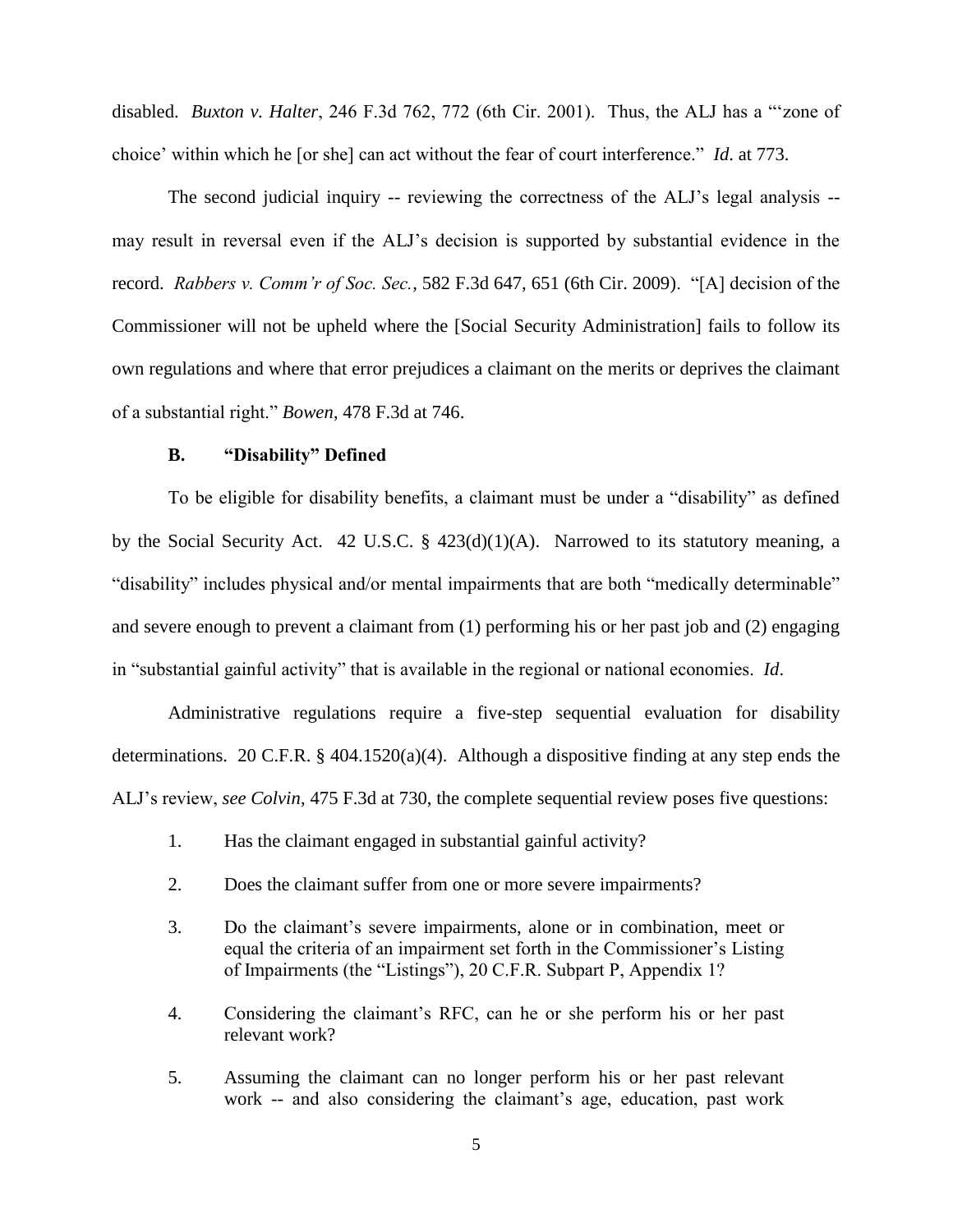experience, and RFC -- do significant numbers of other jobs exist in the national economy which the claimant can perform?

20 C.F.R. § 404.1520(a)(4); *see also Miller v. Comm'r of Soc. Sec.*, 181 F.Supp.2d 816, 818 (S.D. Ohio 2001). A claimant bears the ultimate burden of establishing disability under the Social Security Act's definition. *Key v. Comm'r of Soc. Sec.*, 109 F.3d 270, 274 (6th Cir. 1997).

#### **III.**

In his Statement of Errors, Plaintiff argues that the ALJ erred in: (1) finding he could perform his past relevant work as a software engineer based upon the RFC determined<sup>2</sup>; (2) making conclusions regarding his mental limitations in the absence of a psychological or psychiatric opinion; and (3) assessing his credibility. The Court finds merit to the ALJ's second assignments of error. Plaintiff's third assignment of error is not addressed.

Plaintiff argues that the ALJ erred in assessing mental limitations when determining his RFC, and contends that the ALJ made improper medical conclusions. Doc. 8 at PageID 1369- 70. The Commissioner's regulations provide that a claimant's "impairment(s), and any related symptoms, such as pain, may cause physical and mental limitations that affect what [he or she] can do in a work setting." 20 C.F.R. § 404.1545(a)(1). An individual's RFC "is the most [he or she] can still do despite [his or her] limitations." *Id*. The Commissioner will determine a claimant's RFC "based on all the relevant evidence in [his or her] case record." *Id*.

"While the ALJ must consider all of the relevant evidence in determining a claimant's RFC, the RFC is ultimately a medical question that must find at least some support in the medical evidence of record." *Casey v. Astrue*, 503 F.3d 687, 697 (8th Cir. 2007). In other

 $\overline{a}$ 

 $2$  Plaintiff argues that the ALJ erred in finding that he could perform his past relevant work as a software engineer based upon the RFC determination. Doc. 8 at PageID 1369. Specifically, Plaintiff contends that the limitation to only occasional reaching and handling precludes him from such position as it is defined in the Dictionary of Occupational Titles ("DOT"). *Id*. Contrary to Plaintiff's contention, however, the DOT specifically states that software engineer positions require no more than occasional reaching and handling. *See* DOT § 030.062-010, 1991 WL 646541. Accordingly, Plaintiff's contention in this regard is meritless.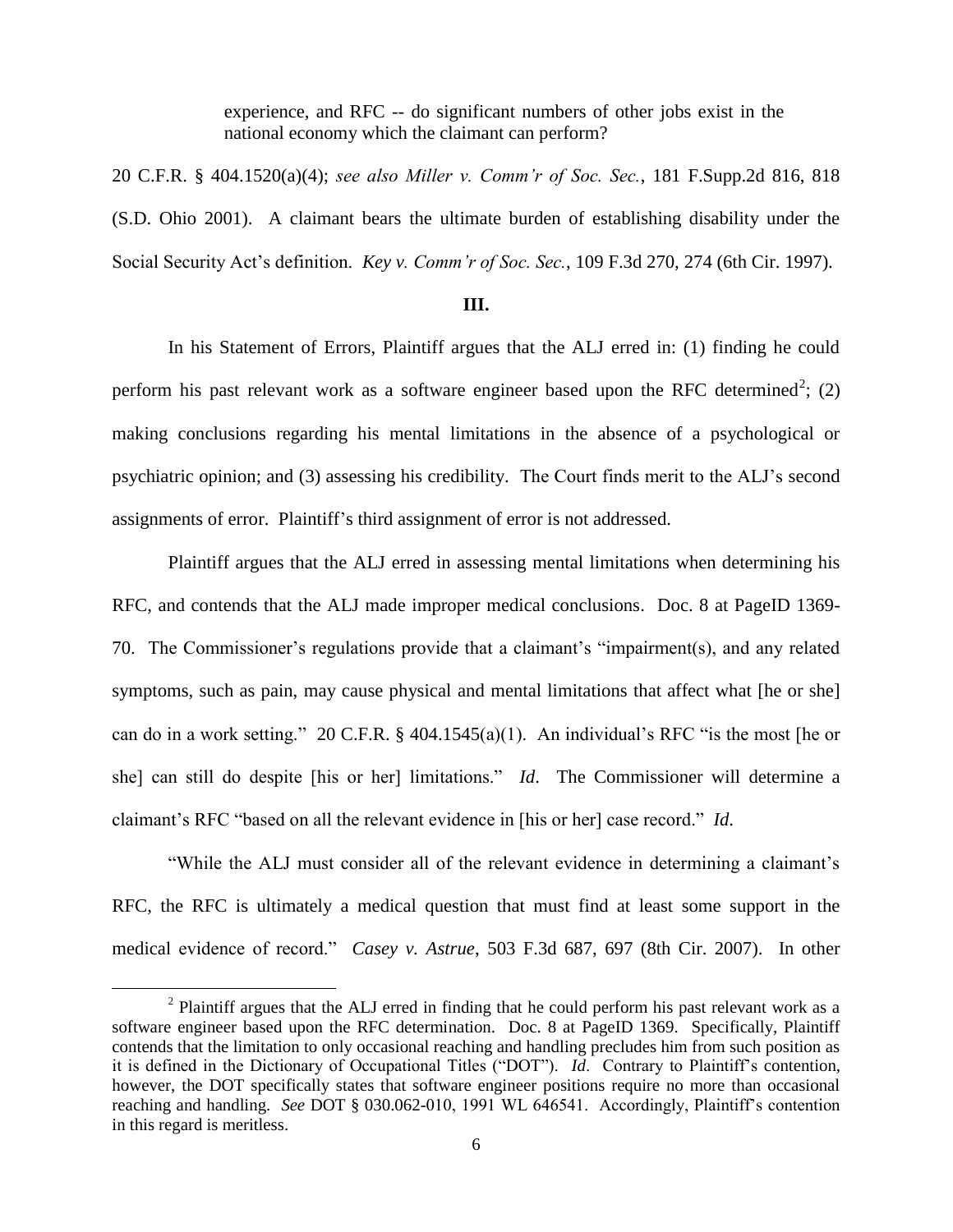words, "[t]he [RFC] opinions of treating physicians, consultative physicians, and medical experts who testify at hearings are crucial to determining a claimant's RFC because '[i]n making the residual functional capacity finding, the ALJ may not interpret raw medical data in functional terms'"). *Isaacs v. Astrue*, No. 1:08-CV-00828, 2009 WL 3672060, at \*10 (S.D. Ohio Nov. 4, 2009) (quoting *Deskin v. Commissioner*, 605 F.Supp.2d 908, 912 (N.D. Ohio 2008)).

When determining Plaintiff's RFC in light of all of his impairments -- including substance abuse -- the ALJ in this case set forth a number of limitations arising from his physical impairments (knees, cervical spine, and shoulder). PageID 97-99. With regard to mental limitations, the ALJ found that Plaintiff's substance abuse disorder would limit Plaintiff to occasional interaction with supervisors; complete isolation from co-workers and the public; and only simple, routine, and repetitive tasks. PageID 97-98.

The ALJ arrived at these mental limitations without reference to any particular medical source opinion offering an assessment of what specific functional limitations arise from Plaintiff's psychological/psychiatric/substance abuse impairments. *See* PageID 106 (acknowledging "the absence of any medical source statement in the record from a treating, examining, or non-examining psychological source"). Nevertheless, based upon the RFC found when considering all of Plaintiff's impairments, including substance abuse, the ALJ found Plaintiff would not be able to perform any job in the national economy and, therefore, would be disabled. PageID 100-01.

Because the record contains evidence of Plaintiff's substance abuse, however, the ALJ's analysis did not end with a disability finding at that point. *See* PageID 101-08. Instead, the ALJ appropriately considered whether Plaintiff's substance abuse disorder "is a contributing factor material to the determination of disability." 20 C.F.R. § 404.1535(a). In doing so, the ALJ analyzed whether Plaintiff's disabling limitations would remain if he "stopped using drugs or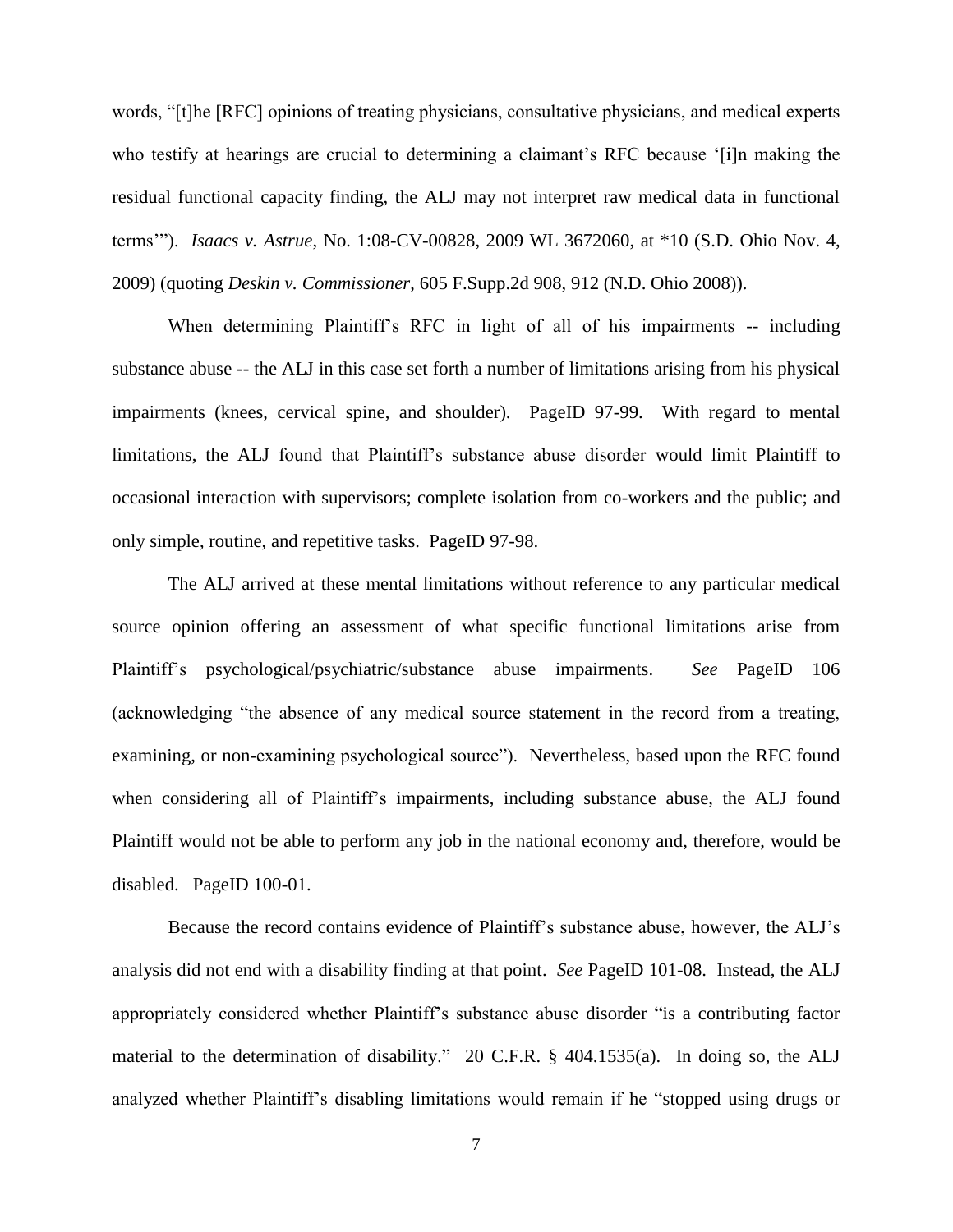alcohol and then determine[d] whether any or all of [his] remaining limitations would be disabling." 20 C.F.R. § 404.1535(b)(2). After undertaking this required review under 20 C.F.R. § 404.1535, the ALJ determined that, if Plaintiff's substance abuse ceased, his physical limitations would remain, but his mental limitations would not. *See* PageID 103-07. Again, in arriving at this RFC conclusion, the ALJ admittedly relied on no medical source opinion setting forth specific mental limitations. *See* PageID 106.

On appeal, the Commissioner points to opinions from Kristen Haskins, Psy.D. and Melanie Bergsten, Ph.D., as well as a treatment note from Florence Coleman, M.D. as support for the ALJ's mental RFC assessment. Doc. 9 at PageID 1385-86. Initially, the undersigned notes that the ALJ never cited the assessments by Drs. Haskins and Bergsten when determining Plaintiff's RFC. "[I]t is the opinion given by an administrative agency rather than counsel's 'post hoc rationale' that is under the Court's consideration." *O'Malley v. Comm'r of Soc. Sec.*, -- - F.3d ---, No. 3:15-CV-168, 2016 WL 5387699, at \*5 (S.D. Ohio Sept. 27, 2016) (citing *Romig v. Astrue*, No. 1:12-cv-1552, 2013 WL 1124669, at \*6 (N.D. Ohio Mar. 18, 2013)). Thus, even if there is opinion evidence of record that could support the ALJ's conclusion, it is not evidence the ALJ relied upon in reaching such conclusion and, therefore, the Commissioner's argument in this regard is without merit.

Even if the ALJ did cite these opinions in support of his RFC finding, the Court points out that Drs. Haskins and Bergsten reviewed medical records and offered assessments regarding the severity of Plaintiff's medically determinable impairments and, thus, their assessments are limited and relevant to the ALJ's inquiry at Step Two of the sequential review process. PageID 67-69, 78-80; *see also Jones v. Comm'r of Soc. Sec.*, No. 3:15-CV-00428, 2017 WL 540923, at \*6 (S.D. Ohio Feb. 10, 2017) (stating that, "[a]t Step Two of the evaluation process the ALJ must consider whether a claimant's impairment constitutes a 'medically determinable impairment,'"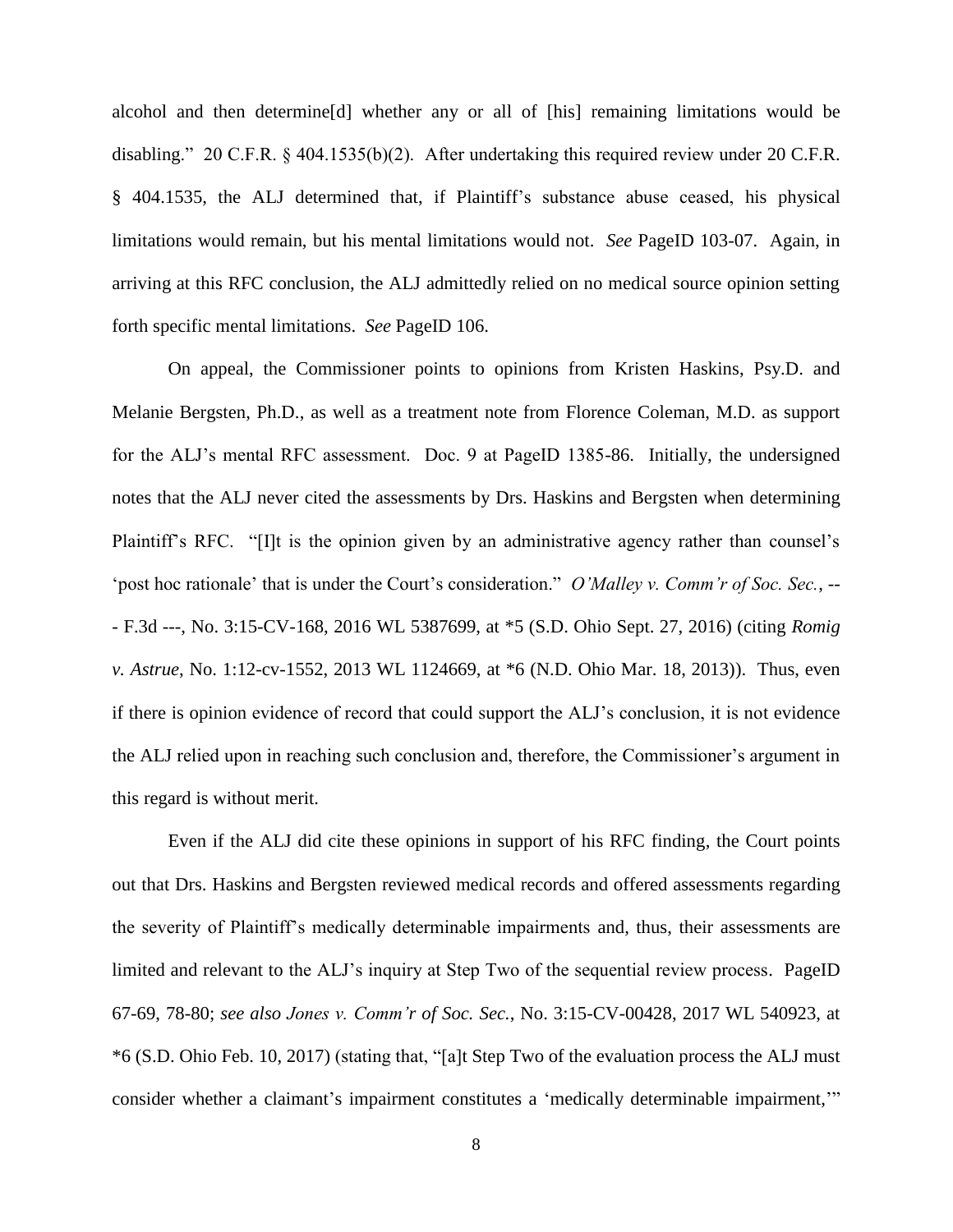and, if so, "whether that impairment is severe or non-severe"); *see also* 20 C.F.R. § 404.1520(a)(4). Neither Dr. Haskins, Dr. Bergsten nor Dr. Coleman set forth any opinion regarding Plaintiff's mental RFC. PageID 67-69, 78-80, 430-32. Thus, the undersigned cannot conclude that the ALJ's RFC assessment, as it relates to Plaintiff's mental limitations and substance abuse, is supported by substantial evidence. *Cf. Isaacs*, 2009 WL 3672060, at \*10-11.

The undersigned recognizes the Commissioner's concern that, because Plaintiff's DLI was December 31, 2011, *i.e.*, over five years ago, it may be difficult for a consultative psychological or psychiatric examiner to assess Plaintiff's mental RFC between January 1, 2007 and his DLI of December 31, 2011. *See* doc. 9 at PageID 1385. While the undersigned appreciates such concern, this Court handles hundreds of Social Security disability appeals each year in which medical sources have reviewed records during a limited period of time and have opined regarding a claimant's RFC. An ALJ's RFC determination made in 2017 based upon an opinion of a medical professional is more likely to be supported by substantial evidence than the ALJ's RFC determination here, made in 2015 solely upon the ALJ's own lay interpretation of the raw medical findings.

## **IV.**

When, as here, the ALJ's non-disability determination is unsupported by substantial evidence, the Court must determine whether to reverse and remand the matter for rehearing or to reverse and order the award of benefits. The Court has authority to affirm, modify or reverse the Commissioner's decision "with or without remanding the cause for rehearing." 42 U.S.C. § 405(g); *Melkonyan v. Sullivan*, 501 U.S. 89, 100 (1991). Generally, benefits may be awarded immediately "only if all essential factual issues have been resolved and the record adequately establishes a plaintiff's entitlement to benefits." *Faucher v. Sec'y of Health & Human Servs.*, 17